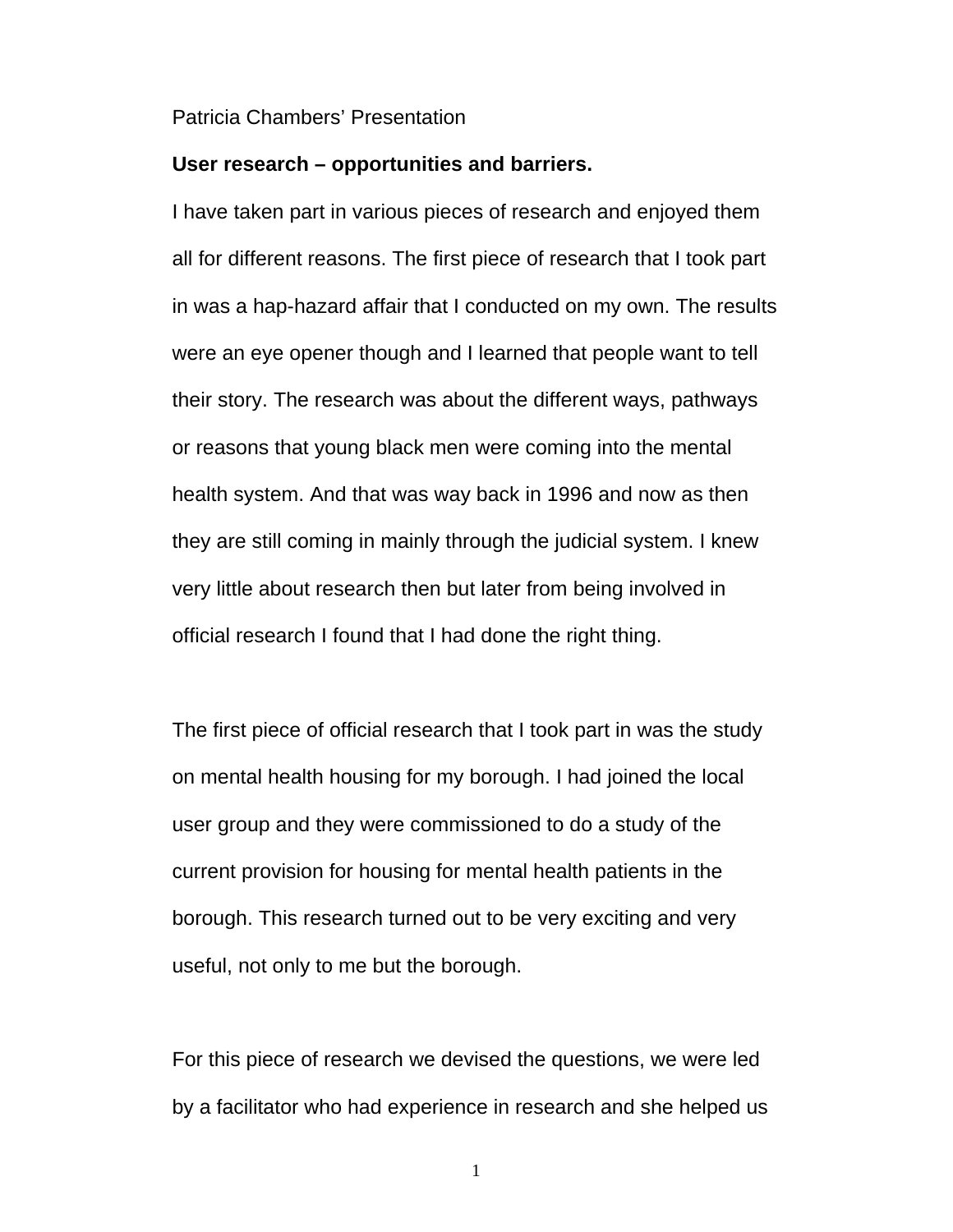put the questionnaire for the research together. Looking back it was very important to think of the way the questions were constructed. They had to be constructed in such a way as not to be misinterpreted and to get the right information from the interviewee in a concise manner and of course the questions couldn't be leading or racist or sexist or anything like that. It was very informative to learn and see what went on behind the scenes in research and what was needed to get it off the ground apart from funding. After we had got the questionnaire together we then had to sort out how we were going to reach our target audience. Luckily for us this wasn't too difficult as the LA wanted it done they worked with the housing providers to make themselves available. We worked from Mind and they were also a housing provider in the borough. Once we were armed with our questionnaire and had gone to some effort to make appointments with the interviewees, we went out and did the interviewing. This was fun as well as work. I found again that people were accommodating and didn't mind talking and telling their story. In fact some people took much longer to interview than the estimated time we had allotted for each interview. I found that people felt that once they were involved in something like research for improvement, they wanted to see results and quite often took part because they believed that taking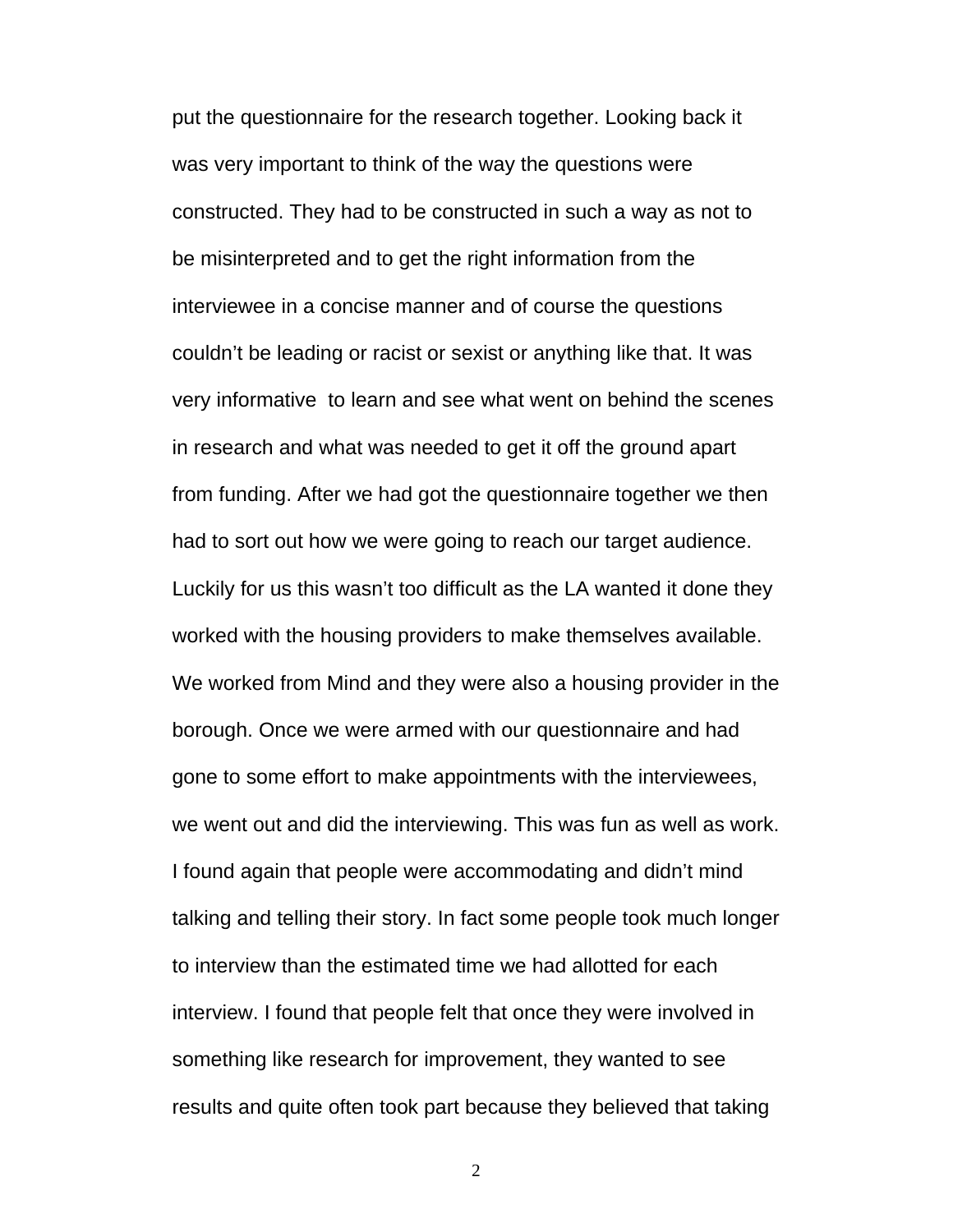part was going to make a difference. I felt a responsibility to do the research right. Once the information was in we had to hand the completed questionnaires over to the facilitator and she collated all the information and put the statistics together. I wasn't the one from the group to help with that collation but go a chance to see what that involved in a later piece of research.

Some other pieces of research that I have taken part in were completely user led and conducted. I did a piece of research for a national user group that wanted to look at service user outcomes from the mental health services that they receive. This research was interesting in the way that it gave me the insight that we users can do important things like research and it can be conducted in a professional way and be meaningful. Everyone involved in the 'Outcomes' research was a service user. This research took the form of focus groups run on a monthly basis and then a report was written up afterwards. This research was interesting in the way that I found it was a lesson in self help. Service users finding out what service users wanted and putting this to the professionals in a professional way. This particular research took two years to complete and I took part in writing the final report. It gave me a sense of accomplishment to know that I had worked hard for two years and that the results had been published. It encouraged me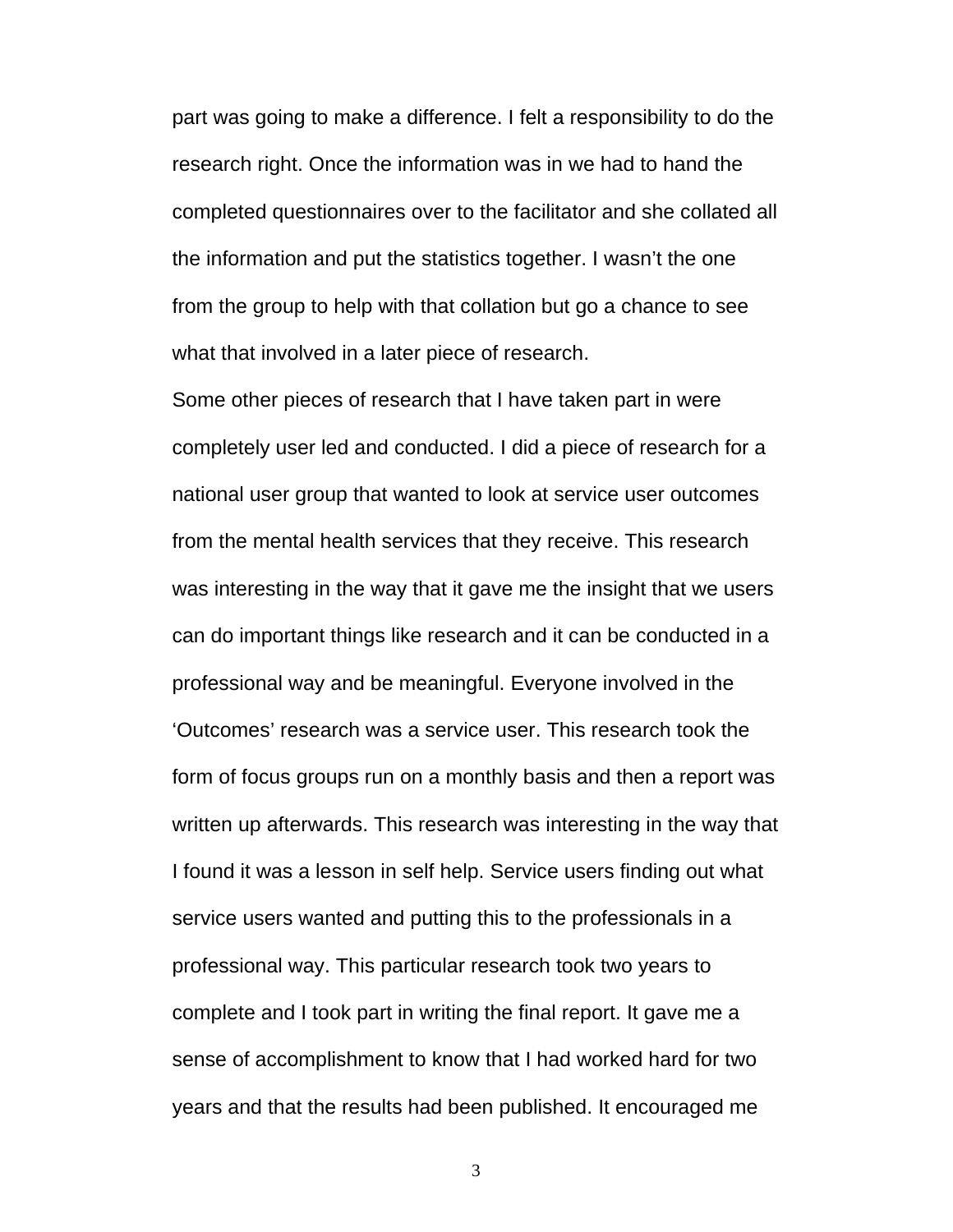to stay well so that I could do the work and helped me to realise that suffering from mental illness is not the end of someone's life you can still do things that require a lot of mental agility and do them well.

After doing these pieces of research I began building my confidence in my ability to do research or take part in it and do it well. One of the next pieces of research that I took part in was the NIMHE report Making a Real Difference. This was one of the largest pieces of work that I have done. It was research into the affect that NIMHE was having on the mental health services and how well were they involving BME communities. Once again I was involved via focus groups but here I did the collating. It took months to collate all the information and accuracy was again a very important factor. This research was exciting after I saw the final report and have subsequently seen it being used in government policy. This has given me real confidence that what I'm doing is relevant and useful. This research was led by professionals but service users were included and I think that that was the right thing to do. Let service users see what the professionals are doing with our lives and how they are getting the information that is the basis for the decisions that they are making. Let us take part in shaping our mental health lives and futures.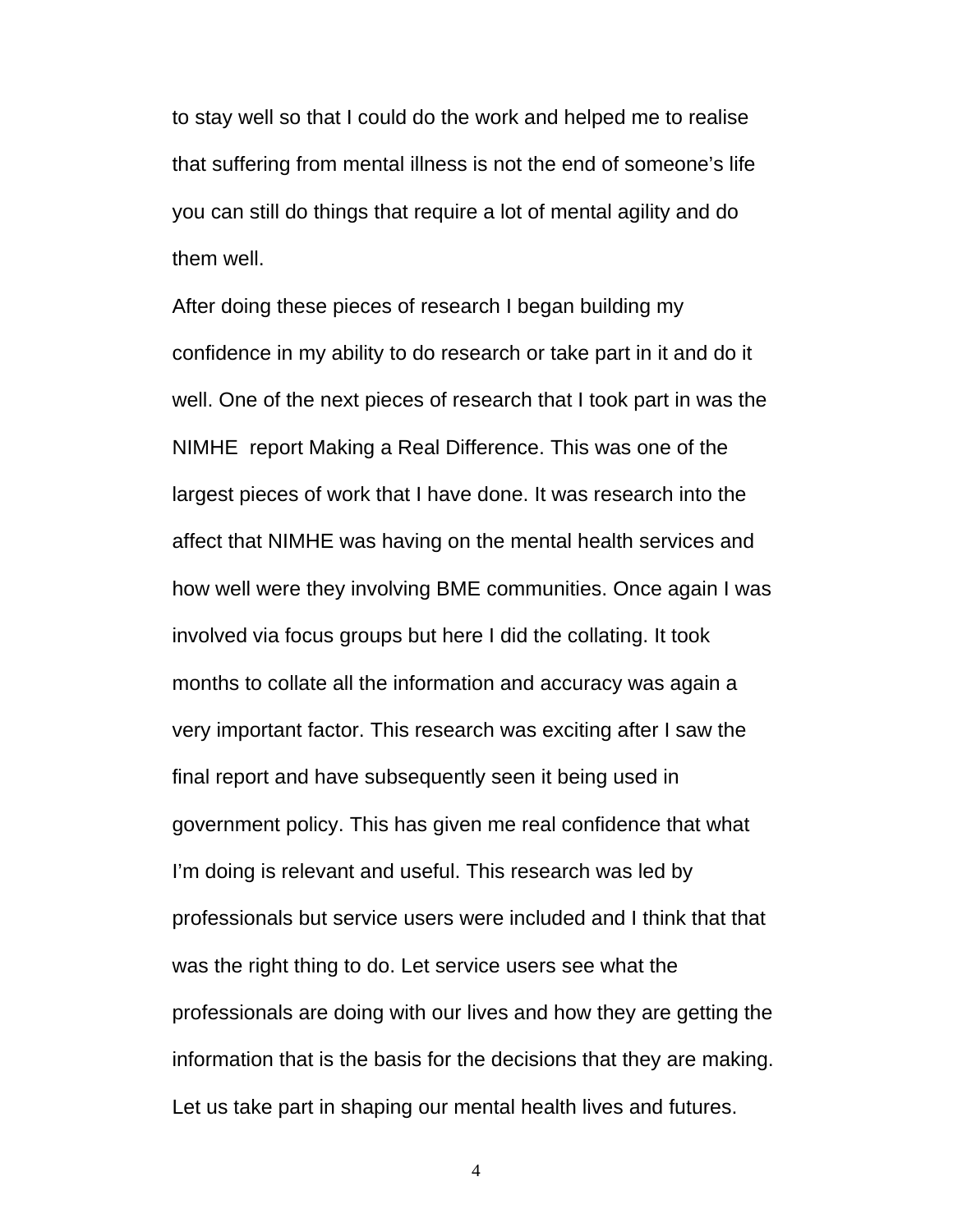Another piece of research that I have taken part in was the research that resulted in the 2005 Count Me in Census. I had no idea that this was going to be a major piece of work and cause ripples in all areas of the mental health system. This research was conducted in a very profession way and there was training that needed to be completed before you could participate. There was a briefing session before we went out to the interview sites and we did look at the questions again but we were not able to change or add anything or take anything away from what was given to us as the final questionnaire.

Going out to the sites was a lot of effort and we had to taken trains to different parts of the country. It was interesting to see where people were being kept in the mental health system and it was a humbling experience to listen to the stories of fellow users and see them believe that what they were doing was making a real difference and it does. With the count me in census my involvement was just in the interviewing but I knew what the process was for collating the information and putting the report together.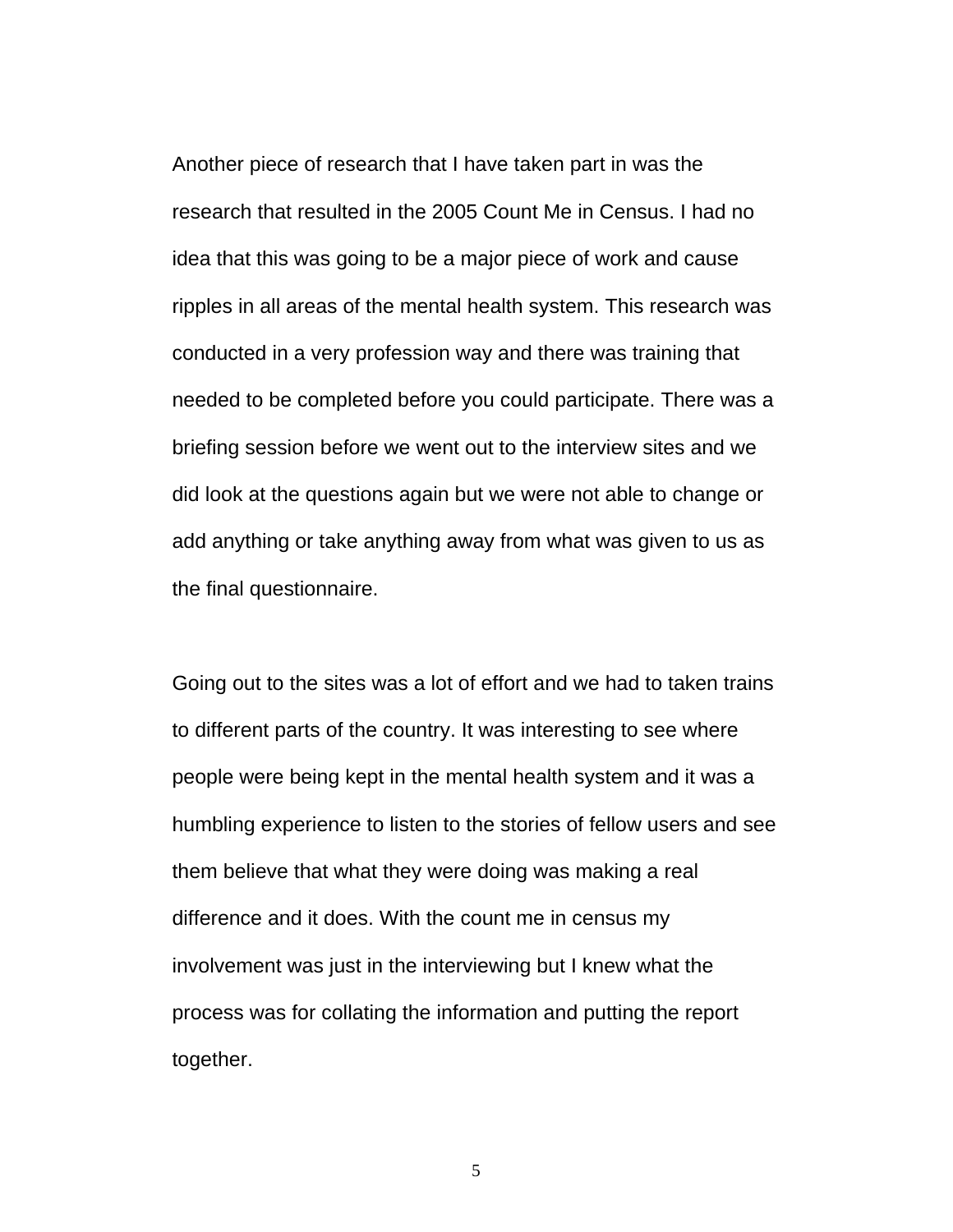I have also taken bit parts in research. I have been the interviewee as well as the interviewer or the person who runs the focus group or workshop that is part of the information gathering process. I have frequently run a focus group to gather information on a subject and one such group was for the white paper Our Health, Our Care, Our Say.

Lessons that I have learned from taking part in research over the years is that people don't mind telling their stories. Once they have agreed to take part they want to give the information and want to feel that they have been useful. They don't always want to know results but I feel that it is good to tell them that they can have a copy of the report or booklet or dvd or whatever format the results come in. I feel that it's important to let them know that what they are doing is important and valued.

I have learned that research is a work that is arduous and requires much effort and that it has to be accurate you cannot record at any stage what you think the interviewee is saying or what you think the interviewee should say. The work is detailed and painstaking.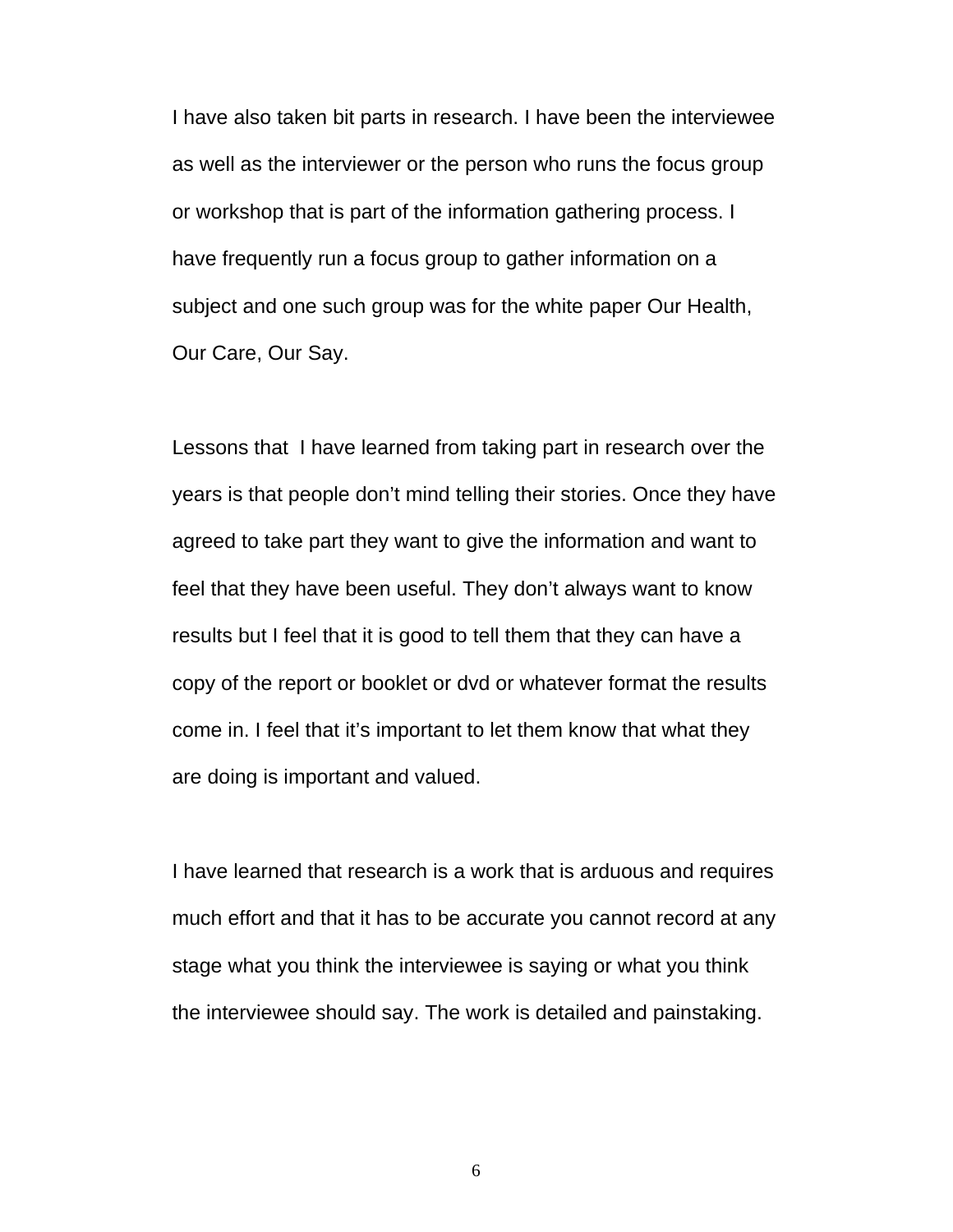I have also learned that the research needs to make a difference it needs to have meaning and be seen to do what it says it's going to do i.e. research to improve services. Needs to improve services.

I have taken part in research that is user led and research that is led by non-users and feel that both are carried out in my opinion with the same professionalism. Although it has to be said that user research is not giving the merit that professional research is given. Point in question is that after we finished the Count Me In Census in 2005 they said that the results were biased and for the following year they conducted the research with non-service users and professionals but they got the same results or statistics for the following year, 2006. This pleased me because it showed that service users can be as professional as professionals when it comes to research, after all we're all human. It also showed that we had been accurate and truthful. I was very pleased. It also adds to the argument that user led or user research should be given the same merit as non-user research.

Funding is another barrier that hinders research opportunities for service users, quite often funders don't want to fund service user research they either don't see the importance of the subject or they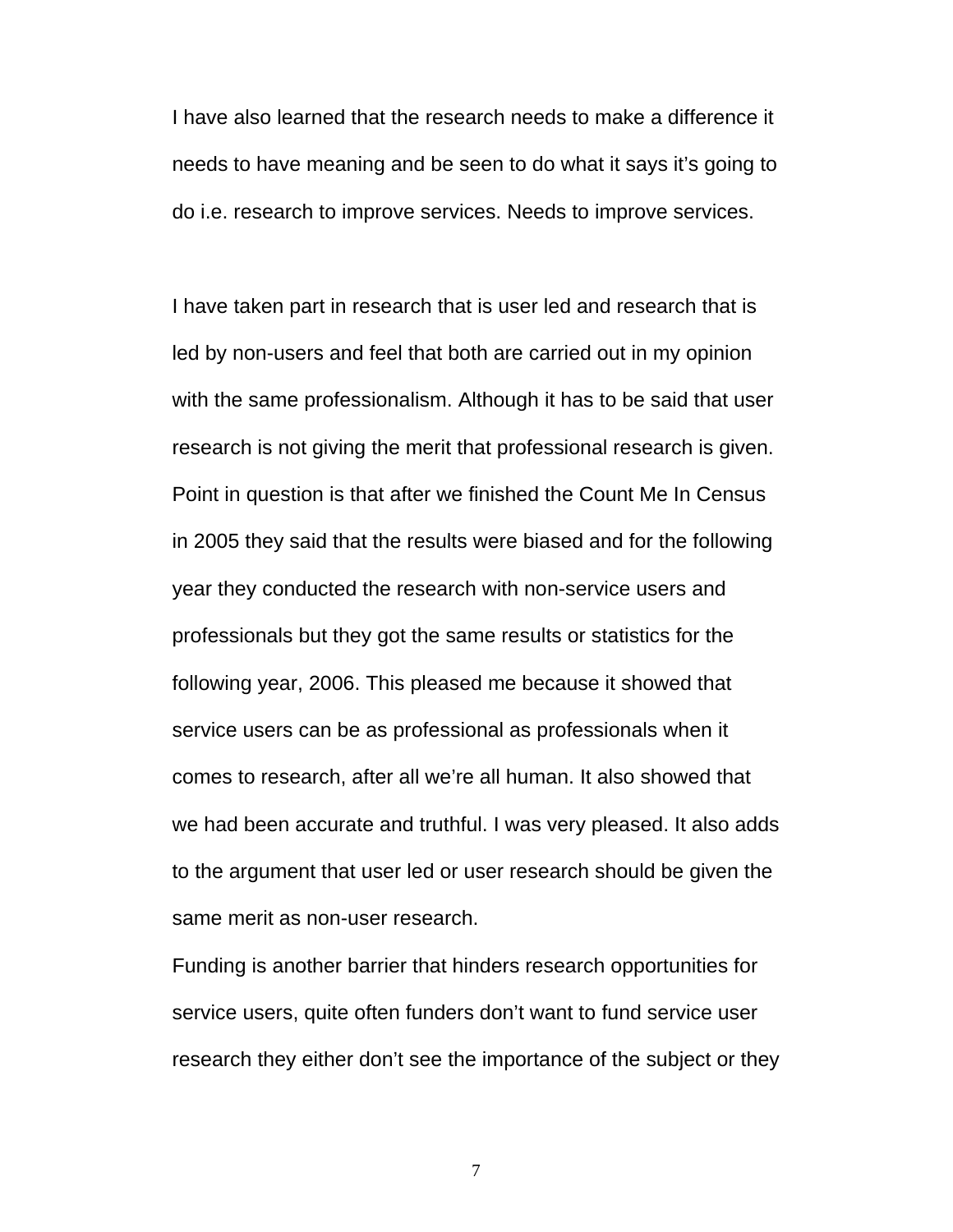don't believe it will be done to a professional standard or they still basically don't believe in the capability of the service user. Another barrier to service users being involved in research is information. We often don't hear about the research opportunities that there are and if we do hear about them it's usually through a professional body and they're calling the shots.

Another barrier is, do the bodies that want research done know that there are service user organisations out there that can carry out the research. Information on us and our capabilities needs to be out there.

I have learned that I enjoy doing research and that it is good training for employment. I have learned that research does making a difference and that it's important for aiding the making of decisions and commissioning and policy making. I have learned to take research seriously. I had the belief before taking part in research, that research was just work for works sake but I know now that it's important.

We must have access to the bodies that commission research so that they consider us in there first thoughts for who should do a piece of research and we should be given the opportunity to have first refusal. Service user led research or research that involves